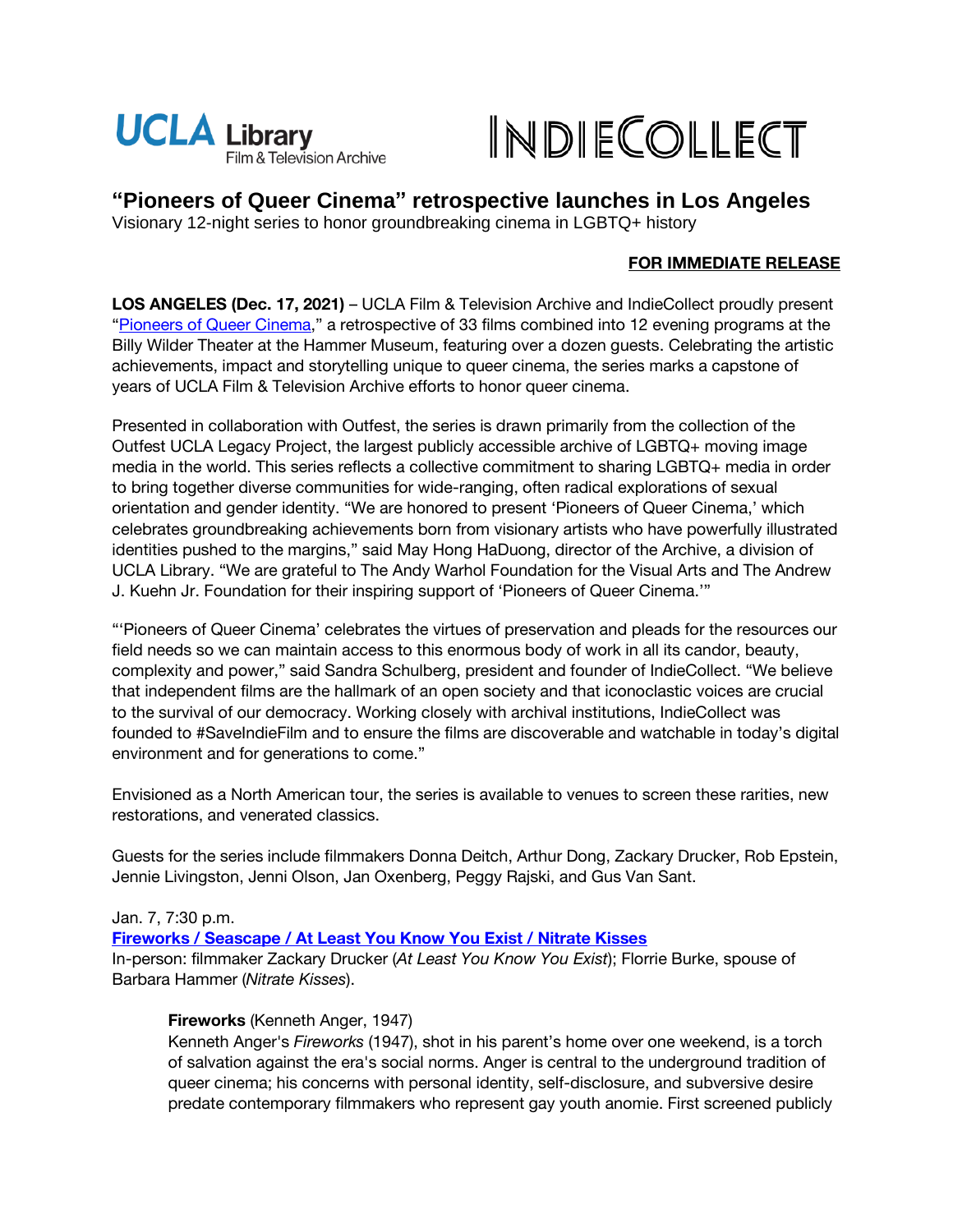in 1947 at the Coronet Theatre in Los Angeles, it later won the Poetic Film Prize at the Festival du Film Maudit.

#### **Seascape** (Mike Kuchar, 1984)

Mike Kuchar (b. 1942) and twin George (1942-2011) were kicked out of a Catholic photography club and goofed their way into New York's most crucial 1960s experimental film screenings, abutting the work of Kenneth Anger and Stan Brakhage with their Sirkian, explicit melodramas. But Mike honored his high-minded mentors through experimental and landscape film, including *Seascape*, his gorgeous work of ancient meanings that roils with images like gentle waves at the juncture of sand, sky and surf.

#### **At Least You Know You Exist** (Zackary Drucker, 2011)

Born in 1983, Zackary Drucker is a Los Angeles-based trans woman artist, activist, performer and television producer. The sole work in the program from the 21st century, *At Least You Know You Exist* is a collaboration between Drucker and LGBTQ+ elder and activist Flawless Sabrina (1939-2017). Shot in warm, intimate 16mm, Drucker's camera explores ornate headdresses, personal photo collages and makeup stashes belonging to Flawless, here captured for history as only an intimate acquaintance could.

#### **Nitrate Kisses** (Barbara Hammer, 1992)

This debut feature from lesbian feminist filmmaker Barbara Hammer (1939-2019) is an archeological dig of unexplored queer histories, and a commemoration of shared experience across various LGBTQ+ communities. By the very nature of her multifaceted identity, Hammer maintained a formal fluidity in her half-century-long practice. In *Nitrate Kisses*, she spends time with a mixed-race gay male couple; a younger pair who are both women of color; folks from the S&M community; and an older lesbian couple.

#### Jan. 8, 7:30 p.m.

**[Changes / Coming Out / The Times of Harvey Milk](https://www.cinema.ucla.edu/events/2022/01/08/changes-coming-out-harvey-milk)**

In-person: filmmaker Rob Epstein (*The Times of Harvey Milk*).

# **Changes** (Pat Rocco, 1970)

Born in 1934, entertainer, gay filmmaker and gay rights activist Pat Rocco embraced his sexuality at a young age, coming out at age 13. *Changes* is an earnestly forthright and sensitive non-fiction interview with its transgender protagonist. The film also includes what would become Rocco's cinematic legacy—capturing his subjects claiming traditional heteronormative Los Angeles spaces as their own queer landscape. Jimmie Micheals is seen proudly strolling down the streets of Hollywood, Los Feliz and parts of Griffith Park.

#### **Coming Out** (Arthur J. Bressan, Jr., 1972)

This joyful time capsule from Arthur J. Bressan Jr. (1943-1987) offers up one fabulous perspective of what it meant to be gay in 1972. Bressan's straightforward documentation of San Francisco's 1972 Gay Freedom Day parade utilizes simple, non-synch sound, on-thestreet interviews and joyous footage of the day. Like *Gay USA*, Bressan's subsequent feature-length documentation of the Gay Freedom Day parades of 1977, this 1972 short offers up a thrilling collective portrait of gay liberation.

#### **The Times of Harvey Milk** (Rob Epstein, 1984)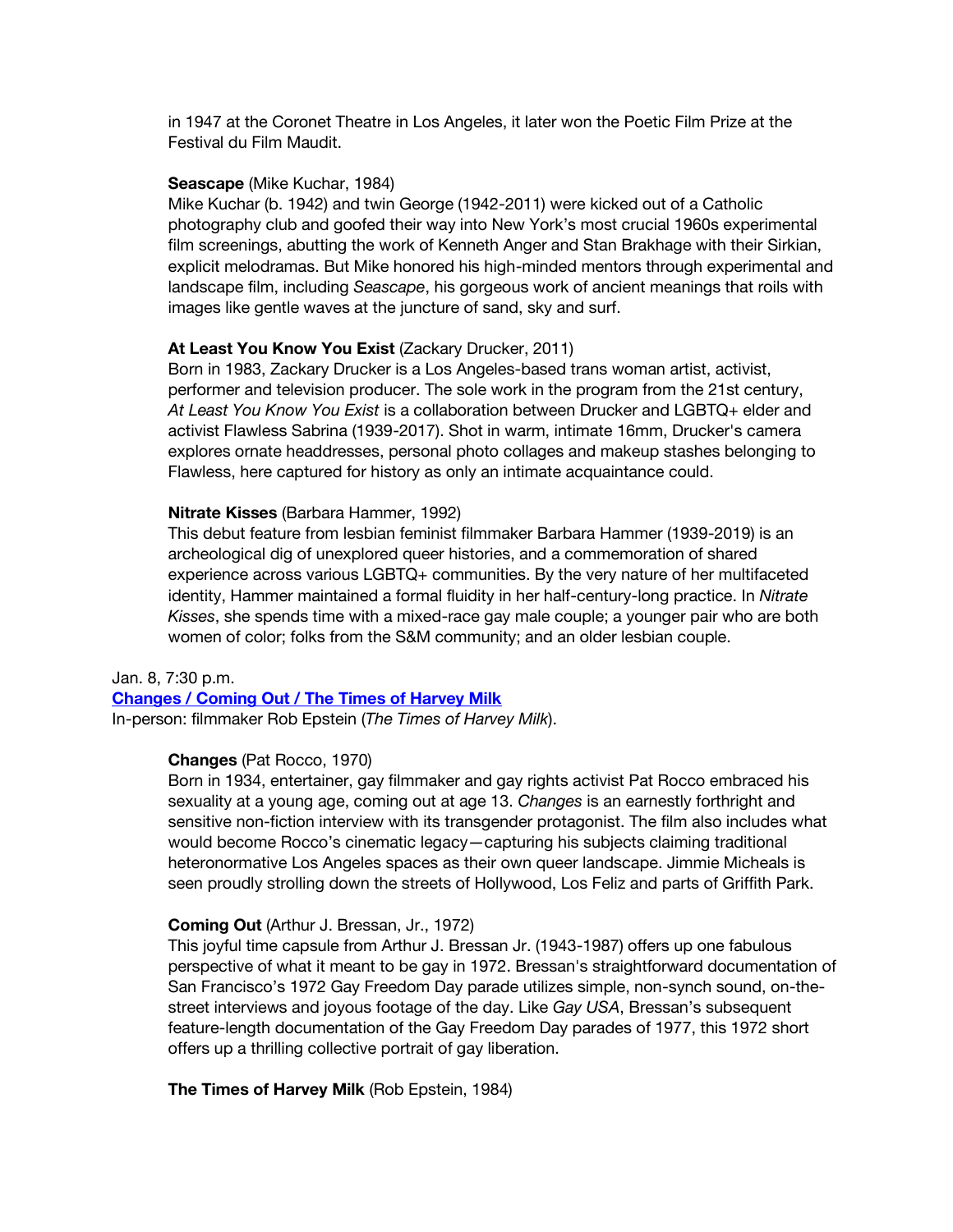Epstein's *The Times of Harvey Milk* is a powerful record of the beloved activist/politician's inspirational life and work, which illuminates the universal themes of resilience in the face of oppression. Through deep archival biographical material and emotion-filled reminiscences of friends and colleagues, Epstein reveals an intimate, complex portrait of the many sides of Milk. From his improbable, heroic rise to his horrific, senseless murder, the film serves as an unwavering eyewitness to history.

#### Jan. 15, 7:30 p.m.

#### **[Jerovi / Testament / Confessions / My Hustler](https://www.cinema.ucla.edu/events/2022/01/15/jerovi-testament-confessions-hustler)**

In-person: Bradford Nordeen, Creative Director of Dirty Looks Inc.

#### **Jerovi** (José Rodriguez-Soltero 1965)

Overshadowed by contemporaries Andy Warhol, Jack Smith and Kenneth Anger, Puerto Rican-born José Rodriguez-Soltero (1943-2009) can claim the mantle as the foremost Latinx, queer, psychedelic artist of New York City's mid-'60s underground filmmaking scene. His second film, *Jerovi*, is an erotic retelling of the Narcissus myth. This Narcissus, depicted by the film's financer, Jerovi Sanzón Carrasco, arrives upon the underground cinematic landscape immediately following the sexual revolution of the 1960s.

#### **Testament** (James Broughton, 1974)

A pioneer of West Coast experiential film and a celebrated poet, James Broughton (1913- 1999) was a central fixture in the San Francisco arts and literary community from the 1940s through the '80s. His autobiographical short film *Testament* is a gentle, humanist fever dream by way of an elliptical visual poem. With drama, humor and a touch of wistfulness, the self-portrait mines the filmmaker's creative arsenal of experimentation and prose to illuminate his love of life.

### **Confessions** (Curt McDowell, 1972)

Trailblazing queer artist and filmmaker Curt McDowell (1945-1987) moved to San Francisco during the Summer of Love and worked there prolifically until his death from HIV/AIDS, churning out nearly three dozen works as director. McDowell shot *Confessions* in his apartment in San Francisco, where he discloses his carnal sins to his parents. This outrageous 11-minute work was conceived and executed while McDowell was a graduate student at San Francisco Art Institute.

### **My Hustler** (Andy Warhol, 1965)

Andy Warhol's brilliantly bitchy masterpiece of voyeurism, desire and boredom unfolds on a lazy afternoon on Fire Island where a threesome of libertines compete for the attention of a buff, dipped-blonde "Dial-a-Hustler." Perhaps Warhol's most explicitly entertaining and accessible film works, My Hustler casts a sharp eye on gender, sexuality and the commodification of desire while passing as lightly as a summer divertissement.

### Jan. 16, 7:00 p.m.

### **[Blackstar / Choosing Children](https://www.cinema.ucla.edu/events/2022/01/16/blackstar-choosing-children)**

In-person: Video introduction from filmmaker Mimi (Kim) Klausner (*Choosing Children*).

**Blackstar: Autobiography of a Close Friend** (Tom Joslin, 1977)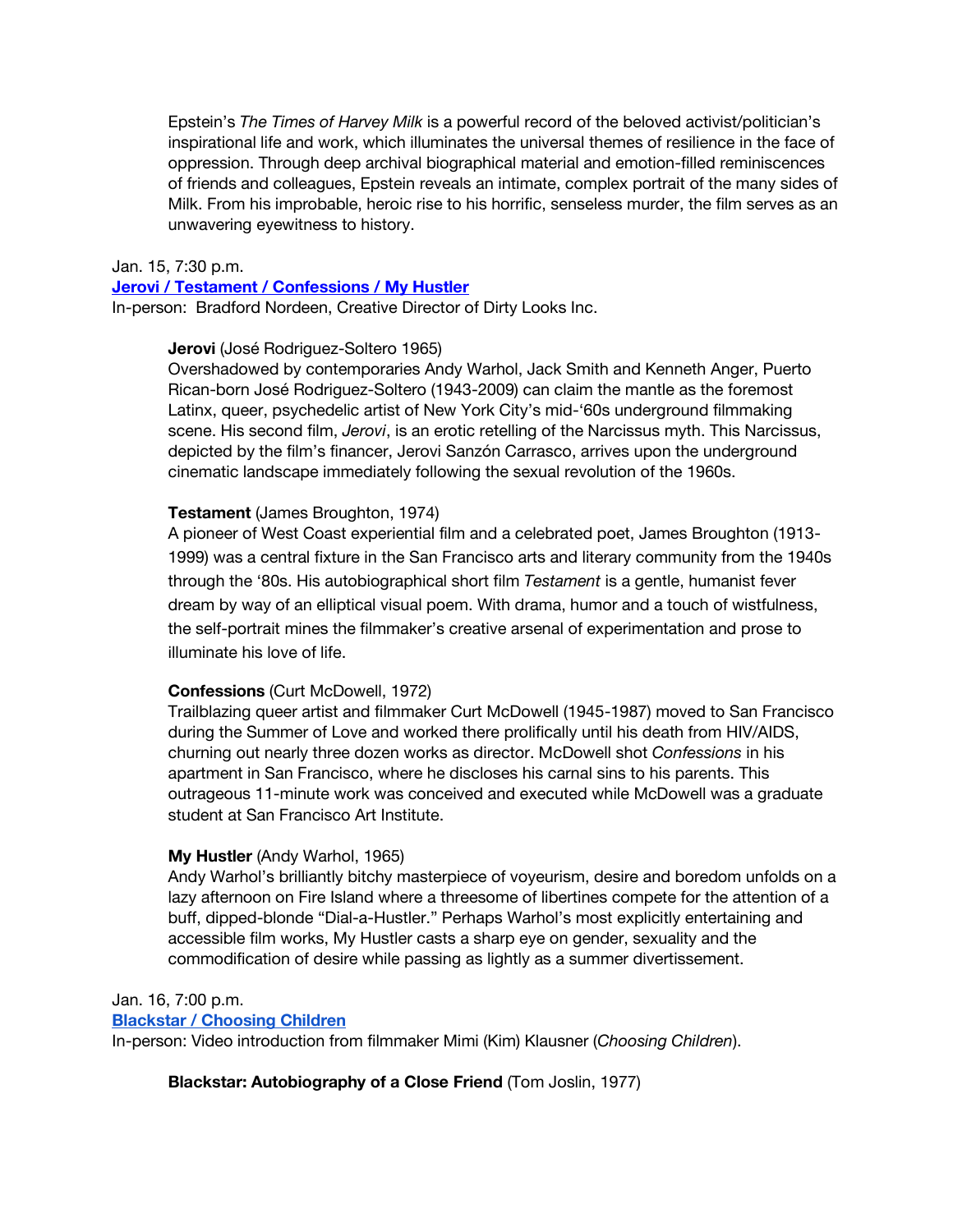In this experimental 1977 documentary, Tom Joslin (1946-1990) blends breathtaking snapshots from the natural world, cultural touchstones and cinema vérité to dissect his gay identity despite warnings to stay in the closet. *Blackstar* sees Joslin and partner Mark Massi fleshing out their enduring commitment and love amidst the insecurity that a self-conscious documentary lens instills. That Joslin's career was cut short by AIDS is made all the more poignant by the power of his eye and heart.

*New 4K restoration funded by The Andy Warhol Foundation for the Visual Arts.*

# **Choosing Children** (Debra Chasnoff, Kim Klausner, 1985)

*Choosing Children* was one of the first documentaries to challenge homophobic and sexist attitudes about lesbian parenting. The project was inspired by questions that the filmmakers, who were also life partners at the time and would eventually have two sons together, were asking about the social and legal landscape for being a lesbian parent.

### Jan 22, 7:30 p.m.

### **[Mala Noche / Hide and Seek](https://www.cinema.ucla.edu/events/2022/01/22/mala-noche-hide-seek)**

In-person: filmmaker Gus Van Sant (*Mala Noche*); Q&A moderated by Professor Lucas Hilderbrand, UCI Film & Media Studies.

### **Mala Noche** (Gus Van Sant, 1986)

Gus Van Sant's incandescent debut feature *Mala Noche* manages to prefigure the American indie aesthetic, the '90s New Queer Cinema, and his own storied career while staying firmly on the pavement in his local Portland, Oregon queer and poetry scenes. Adapting a 1977 memoir about Walt, a liquor store clerk who romances Mexican men in the down-and-out Pacific Northwestern city, Van Sant (b. 1952) films the gay experience as classical cinematic masculinity.

#### **Hide and Seek** (Su Friedrich, 1996)

Su Friedrich (b. 1954) is a pivotal force in the establishment of a queer cinematic mode and aesthetic, her legacy cemented through her 24-film body of work and her veneration in seminal queer theories and histories. Mining her own experience as a young girl for *Hide and Seek*, Friedrich daringly immerses her viewer in her own 1960s adolescence via the uncharted angle of a tweenage lesbian awakening.

# Jan. 23, 7:00 p.m.

#### **[A Comedy in Six Unnatural Acts / The Watermelon Woman](https://www.cinema.ucla.edu/events/2022/01/23/comedy-six-unnatural-acts-watermelon-woman)**

In-person: filmmaker Jan Oxenberg (*A Comedy in Six Unnatural Acts*) and actress Guinevere Turner (*The Watermelon Woman*).

# **A Comedy in Six Unnatural Acts** (1975)

This series of black and white vignettes interprets six stereotypes of lesbians as a series of standalone sketches worthy of a queerer, more experimental *Saturday Night Live*. The Wallflower, Role-Playing, Seduction, Non-Monogamy, The Child Molester, and The Stompin' Dyke are satirical depictions of insults levied at lesbians, but writer-director Jan Oxenberg's humor twists each ending into feel-good fun unseen in any mainstream filmic depiction of queer characters of the time.

*New 4K restoration funded by The Andy Warhol Foundation for the Visual Arts.*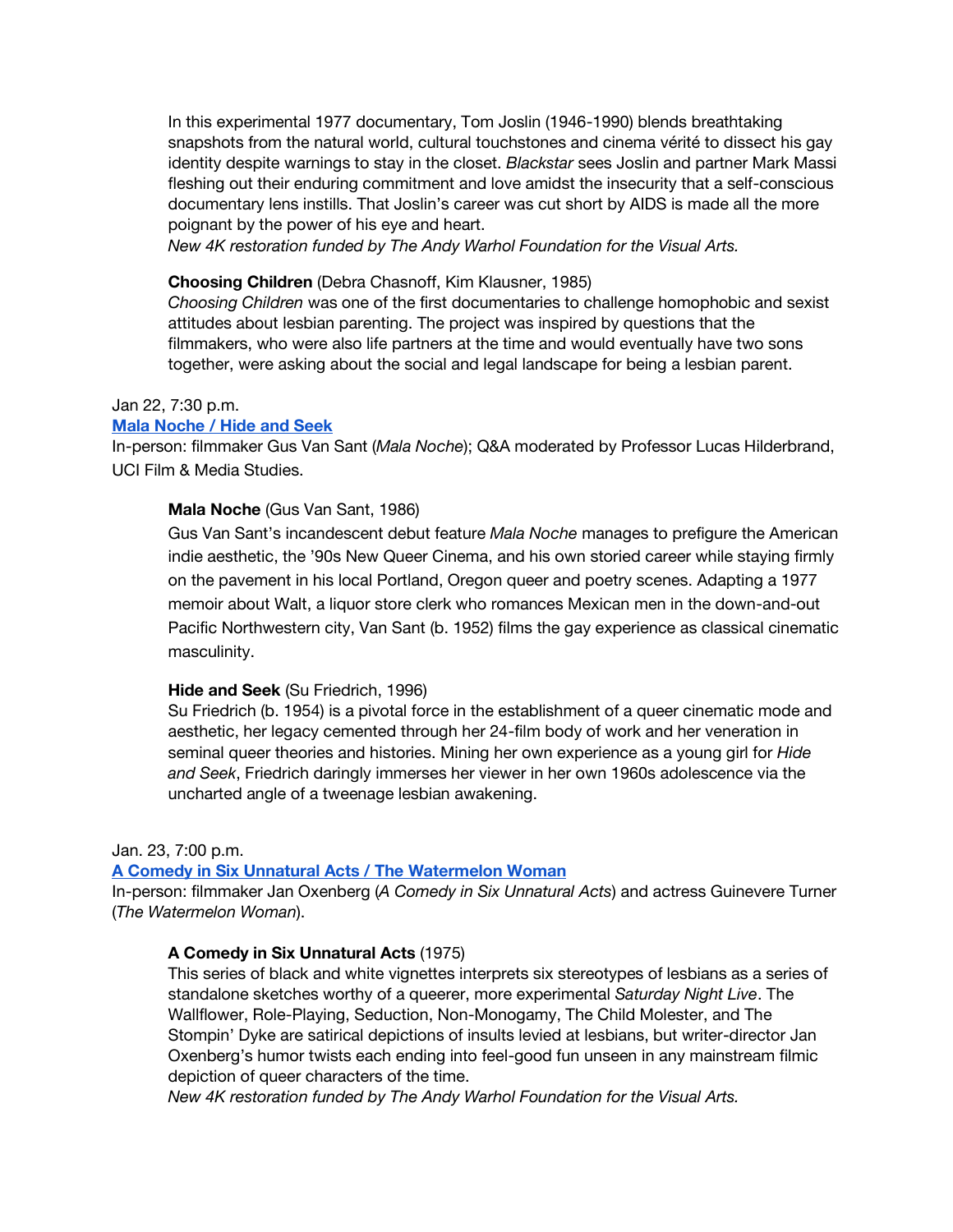### **The Watermelon Woman** (1996)

With her first feature, *The Watermelon Woman*, writer-director-punk archivist-actor Cheryl Dunye (b. 1966) creates an entirely new form of blended fictional narrative, mockumentary, and archeological dig, theretofore known as the "Dunyementary." After becoming obsessed with the Black actress who keeps popping up in 1930s American films, only credited as "Watermelon Woman," Cheryl sets out to create a documentary that will lead her to the identity of Fae Richards/Faith Richardson, with whom she feels an unexplained kinship.

#### Jan. 29, 7:30 p.m.

# **[Behind Every Good Man / Dottie Gets Spanked / Parting Glances](https://www.cinema.ucla.edu/events/2022/01/29/behind-every-good-man-dottie-gets-spanked-parting-glances)**

# **Behind Every Good Man** (Nikolai Ursin, 1967)

Produced several years before the historic Stonewall Uprising for LGBTQ+ rights, director Nikolai Ursin's gently-activist short provides an illuminating glimpse into the life of a Black man who openly lives part of his life as a woman. In strong contrast to the stereotypically negative depictions of transgender people as seen through the lens of Hollywood at the time, the protagonist of Ursin's independent film is rendered as stable, hopeful and determined.

# **Dottie Gets Spanked** (Todd Haynes, 1993)

A pioneer of the New Queer Cinema movement, Haynes has consistently produced introspective explorations of alienation and belonging, especially as related to queer life in often hostile environments. One such personal work is Haynes' semi-autobiographical period short, *Dottie Gets Spanked*. Based in part on Haynes' own childhood visit to a Hollywood studio to watch icon Lucille Ball rehearse on set, *Dottie* traces Stevie's preoccupation with a 1950s-style TV comedy and its zany red-headed star.

# **Parting Glances** (Bill Sherwood, 1986)

*Parting Glances* is a story of friendship and romance; it is also an AIDS narrative, one of the first, to celebrate those living and struggling with the disease, where fear and tragedy are not ignored on-screen, but are also not required as the cinematic climax. Set in a long-ago funky and hip New York City, this film is a joyous romp made buoyant by a charming and, at the time, unknown cast, including Steve Buscemi and Kathy Kinney.

#### Jan. 30, 7:00 p.m.

# **[Blue Diary / Memento Mori / Desert Hearts](https://www.cinema.ucla.edu/events/2022/01/30/blue-diary-memento-mori-desert-hearts)**

In-person: filmmakers Jenni Olson (*Blue Diary*) and Donna Deitch (*Desert Hearts*); Q&A moderated by Kirsten Schaffer, Executive Director of Women in Film.

# **Blue Diary** (Jenni Olson, 1998)

In Jenni Olson's elegiac short film, an anonymous diarist recounts her unrequited attraction to a heterosexual woman following a "fluke" one night stand. For Olson, a preservationist and historian of queer cinema, the camera's ability to capture and excavate submerged memory remains a source of optimism. While gently mournful of the inability to halt the passage of time, Blue Diary captures the rhythms, vistas and emotional topography of a city teetering on the brink of irreversible change.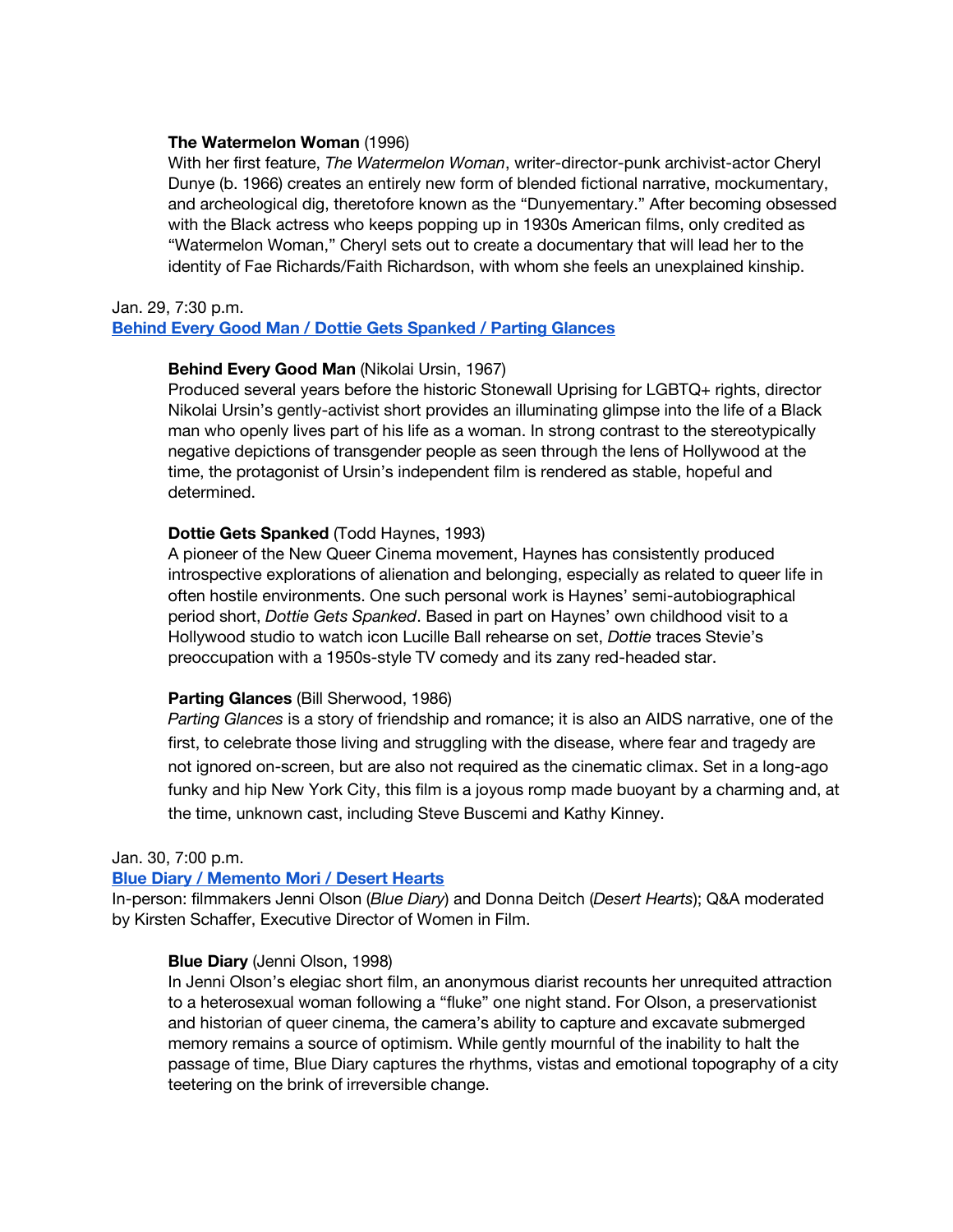#### **Memento Mori** (Jim Hubbard, 1995)

Activist, archivist, curator, documentarian and filmmaker extraordinaire, Jim Hubbard (b. 1951) is a central figure in the vital documentation and dissemination of knowledge and truth regarding political indifference to the AIDS crisis and the resulting devastating human toll. Hubbard's highly personal experimental work, *Memento Mori*, is a moving, queer mediation that individualizes the immeasurable collective trauma left in the wake of the AIDS epidemic.

### **Desert Hearts** (Donna Deitch, 1986)

Cay, the cautious professor, and Vivian, the impulsive ranch hand fall in love against the quickie-divorce backdrop of 1950s Reno, Nevada. An adaptation from a 1964 novel, director Donna Deitch's *Desert Hearts* came into being amidst fascination with a queer female-centric story that didn't find its emotional peak in "a bisexual love triangle." Released five years before *Thelma and Louise* provoked controversy over its lesbian subtext, Deitch overtly explores female intimacy and desire.

#### Feb. 18, 7:30 p.m.

#### **[Trevor / Word is Out](https://www.cinema.ucla.edu/events/2022/02/18/trevor-word-is-out)**

In-person: filmmaker Peggy Rajski (*Trevor*).

### **Trevor** (Peggy Rajski, 1994)

Peggy Rajski's Academy Award-winning debut film *Trevor* is a heartfelt and straightforward dark comedy that perfectly walks a fine line between darkness and a charming story of selfrealization and advocacy. When Rajski went to look for a LGBTQ+ youth crisis organization they could place in the film's closing credits, they were alarmed that no such nationwide hotline existed. Before the debut of the film in 1998, The Trevor Project was created to rectify this egregious void.

**Word is Out: Stories of Some of Our Lives** (The Mariposa Film Group, 1977) In the mid-1970s, the Mariposa Film Group, a collective of six queer filmmakers traveled around the country, interviewing more than two dozen men and women of various backgrounds, ages and races to talk plainly and directly to the camera about their lives as gay men and lesbians. This groundbreaking landmark of a film is a true time capsule of an era when each individual's participation was an act of courage.

#### Feb. 20, 7:00 p.m.

#### **[Coming Out Under Fire / Tongues Untied](https://www.cinema.ucla.edu/events/2022/02/20/coming-out-under-fire-tongues-untied)**

In-person: filmmaker Arthur Dong (*Coming Out Under Fire*).

### **Coming Out Under Fire** (Arthur Dong, 1994)

Award-winning filmmaker and author Arthur Dong's 1994 *Coming Out Under Fire* is the first of three expertly and efficiently crafted documentaries about homosexual repression and persecution which are now considered by many as his "Roots of Homophobia" trilogy. This documentary about homosexuals in the military during World War II is the filmmaker's cornerstone representation of the systemic and administrative subjugation of queer communities.

*New 4K restoration funded by The Andy Warhol Foundation for the Visual Arts.*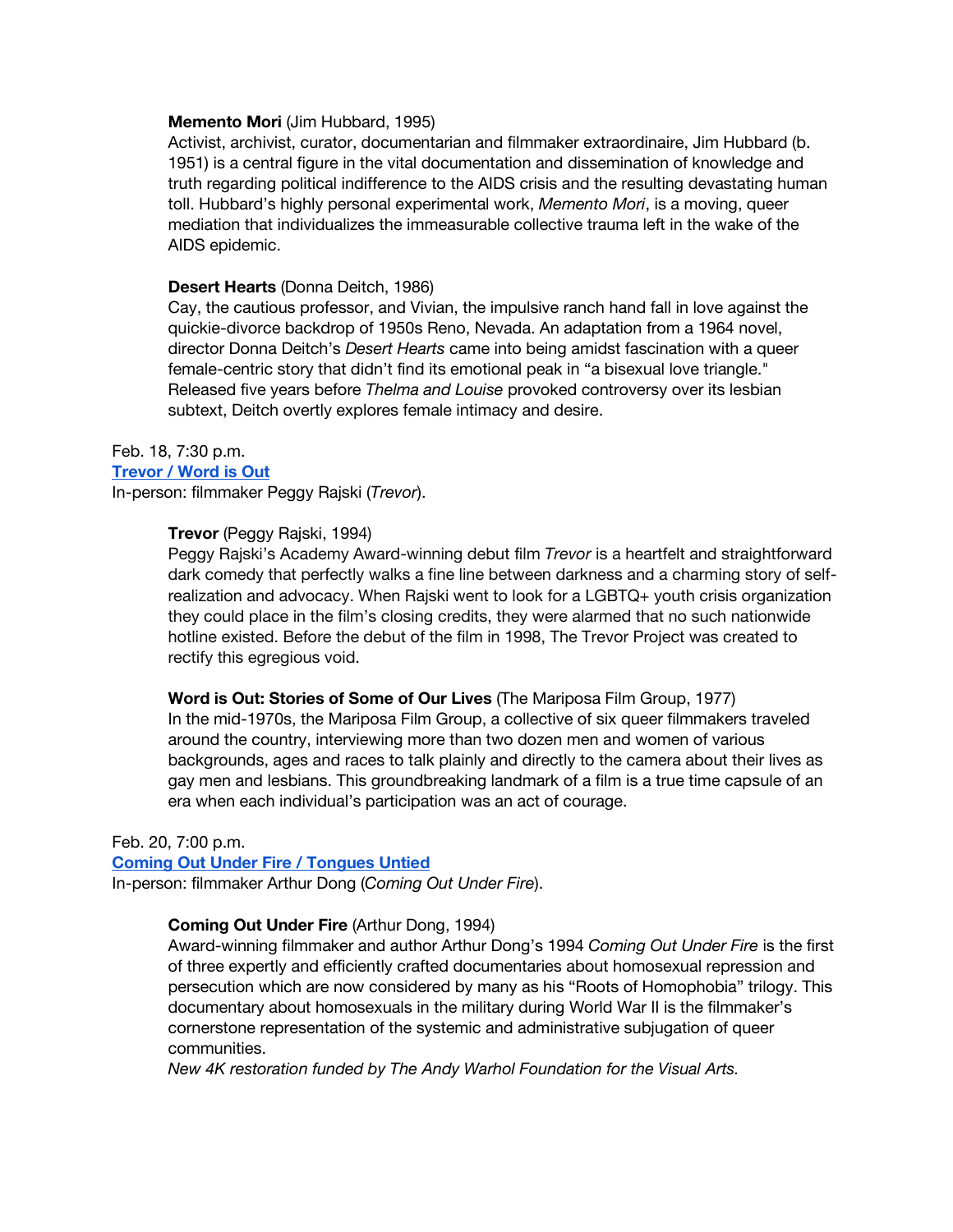#### **Tongues Untied** (Marlon Riggs, 1989)

*Tongues Untied* is as personal as it is political, with a lyricism that haunts, engages, and informs. Along with poet and collaborator Essex Hemphill, Riggs (1957-1994) creates a tonally dynamic space to explore the identities of Black gay men. Moving from stark montage, to double exposures of sexual and revolutionary awakening, to spoof chat lines, and much more, Riggs' thematic vignettes challenge the audience to keep up.

#### Feb. 26, 7:30 p.m.

### **[Oblivion / If Every Girl Had a Diary / The Living End](https://www.cinema.ucla.edu/events/2022/02/26/oblivion-every-girl-diary-living-end)**

#### **Oblivion** (Tom Chomont, 1969)

Between 1962 and 1989, rigorously formalist filmmaker Tom Chomont (deceased 2012) completed roughly 40 short film works, most of them silent. His 1969 16mm work *Oblivion* is a rapidly cut film full of repetition, superimpositions, jarring movements, and pulsating light that activate the viewer to contemplate the relationship between a sleeping man and the disorientating, erotically charged images that flare up in the frame.

#### **If Every Girl Had a Diary** (Sadie Benning, 1990)

Using a PixelVision toy video camera and everyday objects—albums, toys, magazines, handwriten notes, the television screen—Sadie Benning transformed a childhood bedroom into a production space for crafting intimate, performative explorations of gender identity, desire and the artist's own coming-of-age as a young lesbian. *If Every Girl Had a Diary* operates as a meditation on both gender identity and the structures at play in Benning's particular means of production.

#### **The Living End** (Gregg Araki, 1992)

This third feature by Gregg Araki (b. 1959), a prolific member of the New Queer Cinema movement, has been referred to as a "gay *Thelma and Louise*." A raucous and sometimes brutally violent road movie where ample time is given to mischievous, outrageous comedy; a final burst of nihilistic freedom in the age of AIDS. Shot with Araki's then-largest budget of only \$20,000, the film was nominated for the Grand Jury Prize at the Sundance Film Festival.

# Feb. 27, 7:00 p.m.

**[Always on Sunday / Stormé / Paris is Burning](https://www.cinema.ucla.edu/events/2022/02/27/always-sunday-storme-lady-jewel-box-paris-burning)**

In-person: filmmaker Jennie Livingston (*Paris is Burning*).

### **Always on Sunday** (Gay Girls Riding Club, 1962)

Formed in Los Angeles in the early 1960s, the Gay Girls Riding Club became an underground sensation in the pre-Stonewall Southern California gay rights movement. The group became a powerhouse of gay social life and culture by sponsoring elaborate social events, drag balls, trips, as well as the production of four elaborate and campy short film satires. *Always on Sunday* focuses on the fluidity of gender roles as well as masculine presumptions in relation to the homosexual experience.

#### **Stormé: The Lady of the Jewel Box** (Michelle Parkerson, 1987)

African American gay and lesbian activist, academic and award-winning independent filmmaker Michelle Parkerson's career blossomed out of the dynamic LGBTQ+ Washington,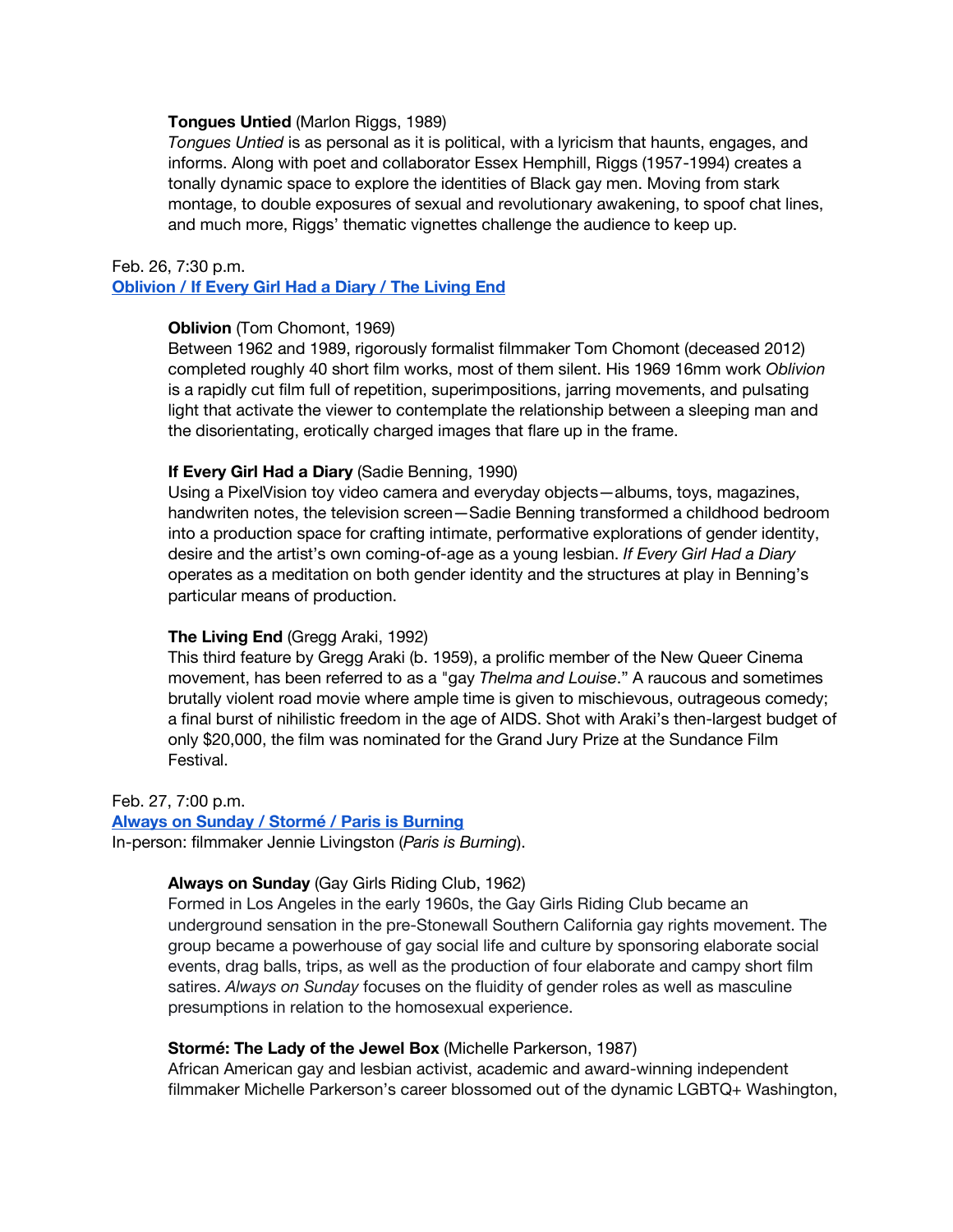D.C. club scene in the late 1970s—a period of Black, gay renaissance for the city. Her *Stormé: The Lady of the Jewel Box* tells the vital tale of legendary performer and activist Stormé DeLarverie, set against the history of the celebrated Jewel Box Revue touring company, the U.S.' first racially integrated drag show.

# **Paris is Burning** (Jennie Livingston, 1990)

For the queer and trans Black and Latinx subjects in Jennie Livingston's (b. 1962) documentary of the New York's Ballroom scene in the late 1980s, the community formed around the competitive world of drag was a matter of survival. Made over the course of seven years, Livingston's film ignited controversy upon its release. However, her nuanced filmmaking enables her subjects to speak at length about the intersecting realities of race, class, gender and sexuality.

# **"Pioneers of Queer Cinema" was** *made possible by The Andy Warhol Foundation for the Visual Arts, The Andrew J. Kuehn Jr. Foundation and IndieCollect***.**

**For details, updates, registration information and important health guidelines, please visit cinema.ucla.edu.**

# **About the UCLA Film & Television Archive**

A division of UCLA Library, the Archive is internationally renowned for rescuing, preserving and showcasing moving image media and is dedicated to ensuring that the visual achievements of our time are available for information, education and enjoyment. The Archive has over 450,000 film and television holdings conserved in a state-of-the-art facility at the Packard Humanities Institute Stoa in Santa Clarita, CA, that is designed to hold materials ranging from nitrate film to digital video at all preservation standards. Many of the Archive's projects are screened at prestigious film events around the globe.

The Billy Wilder Theater at the Hammer Museum is the home of the UCLA Film & Television Archive's public programs. The theater is among a handful of venues nationwide able to exhibit an entire century's worth of moving images in their original formats. From the earliest silent films requiring variable speed projection all the way up to cutting-edge digital cinema, the Wilder can accommodate an array of screen technologies.

#### **About IndieCollect**

IndieCollect's mission is to #SaveIndieFilm, ensuring that important independent films, that hold up a mirror to American society, remain discoverable and watchable in today's digital environment and for generations to come. Through its three-pronged strategy — rescue, restore, reactivate — IndieCollect has rescued thousands of film negatives and placed them at non-profit archives, has digitally restored 50 films with more in the pipeline, and is collaborating with distributors and exhibitors to bring the films to new audiences.

More information and catalogue of restored films at IndieCollect.org.